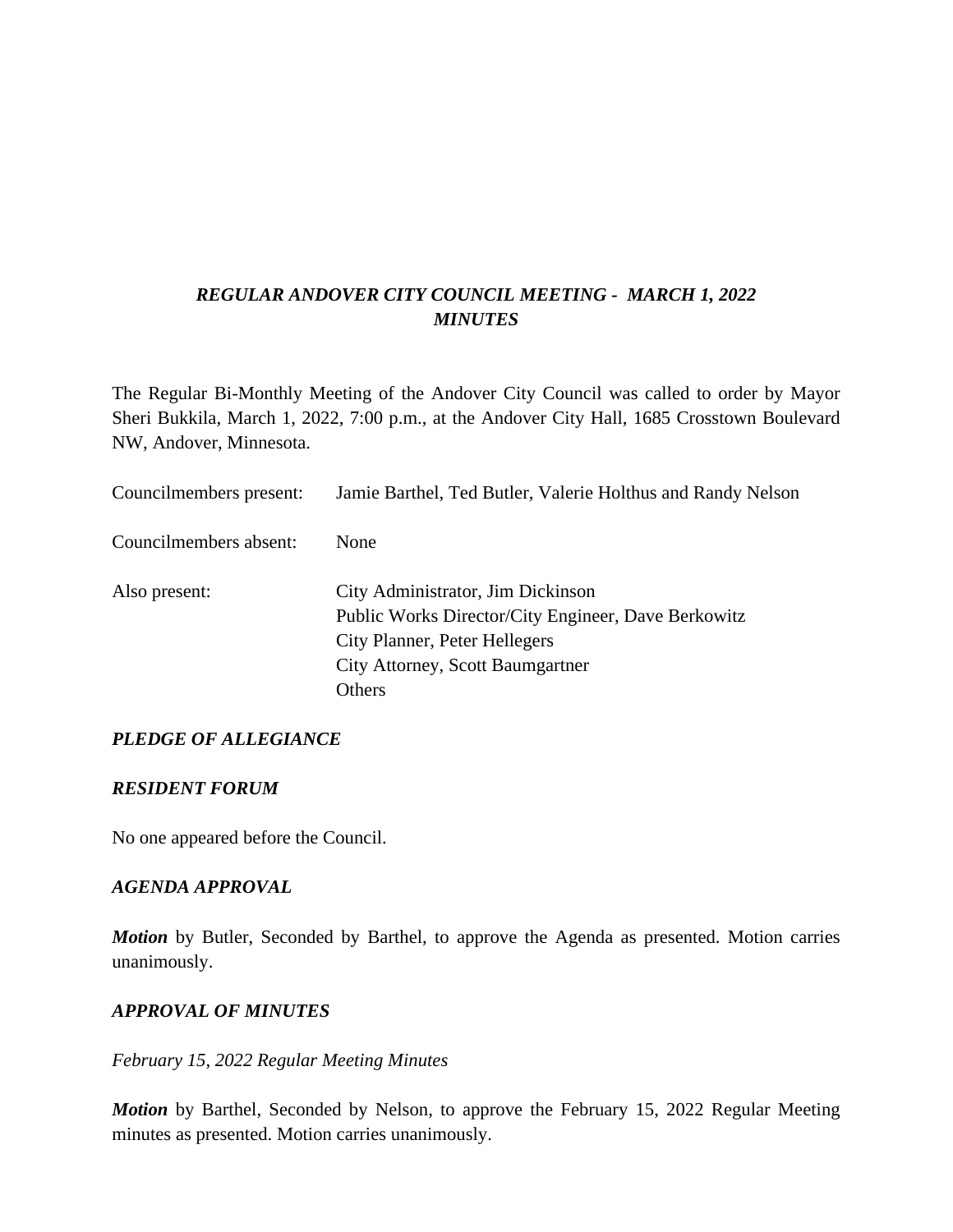### *CONSENT ITEMS*

- Item 2 Approve Payment of Claims
- Item 3 Approve Appointment —Full-time Building Supervisor
- Item 4 Approve Appointment Receptionist/Building Permit Technician
- Item 5 Order Feasibility Report/23-2/2023 Street Reconstruction (See Resolution R020-22)
- Item 6 Approve Fields of Winslow Cove Final Plat (See Resolution R021-22)

*Motion* by Butler, Seconded by Nelson, to approve the Consent Agenda as read. Motion carries unanimously.

### *HOLD PUBLIC HEARING: VACATION OF DRAINAGE AND UTILITY EASEMENT – 15370 ELDORADO STREET NW – THOMAS SCHNACK (APPLICANT)*

The City Council is requested to hold a public hearing and consider the vacation of a drainage and utility easement at 15370 Eldorado Street NW. City Planner Hellegers stated the large amount of easement is not needed and the applicant would like to build a garage in the space. Engineering has reviewed and is in agreement with the vacation.

*Motion* by Holthus, Seconded by Butler, to open the public hearing at 7:03 p.m. Motion carries unanimously.

No one appeared before the Council.

*Motion* by Holthus, Seconded by Barthel, to close the public hearing at 7:03 p.m. Motion carries unanimously.

*Motion* by Barthel, Seconded by Holthus, to adopt Resolution No. R022-22, granting the vacation of a drainage and utility easement at 15370 Eldorado Street NW, PIN 19-32-24-14- 0016. Motion carries unanimously.

# *HOLD PUBLIC HEARING: VACATION OF DRAINAGE AND UTILITY EASEMENT – 4452 167TH AVE. NW – LOT 13 BLOCK 2 MEADOWS AT PETERSEN FARMS – JD ANDOVER HOLDINGS, LLC (APPLICANT)*

The City Council is requested to hold a public hearing and consider the vacation of a drainage and utility easement at 4452 167<sup>th</sup> Avenue NW. City Planner Hellegers stated the flood plain mitigation requires a partial vacation of the easement. Engineering has reviewed and is in agreement with the vacation.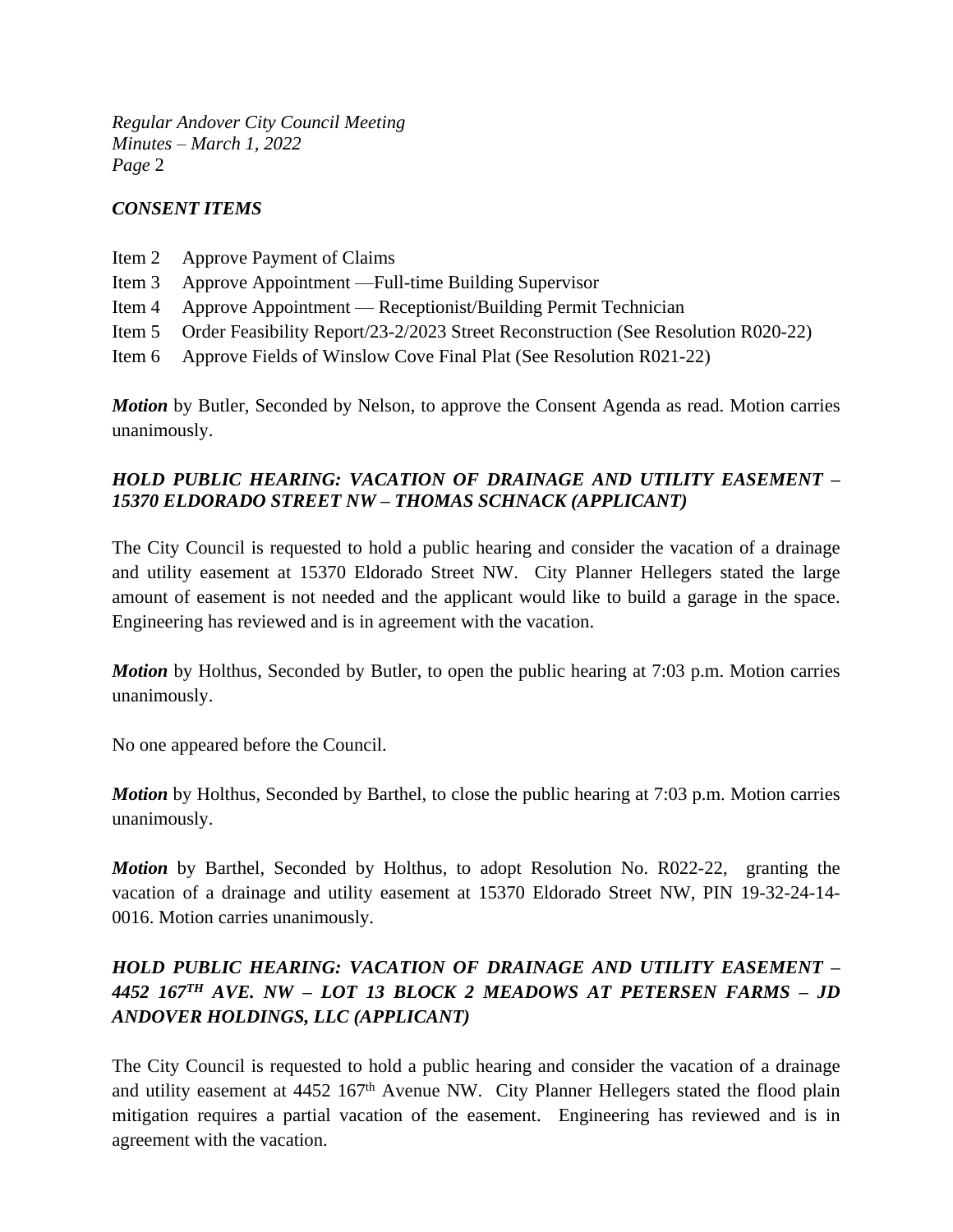*Motion* by Barthel, Seconded by Butler, to open the public hearing at 7:06 p.m. Motion carries unanimously.

No one appeared before the Council.

*Motion* by Barthel, Seconded by Nelson, to close the public hearing at 7:06 p.m. Motion carries unanimously.

*Motion* by Barthel, Seconded by Nelson, to adopt Resolution No. R023-22, granting the vacation of a drainage and utility easement at 4452 167<sup>th</sup> Avenue NW PIN 07-32-24-31-0007. Motion carries unanimously.

# *CONSIDER LOT SPLIT REQUEST – PIN 17-32-24-13-0007; 3415 163RD LANE NW – RACHEL HUMNICK AND JAIME HUMNICK (APPLICANT)*

The City Council is requested to consider a lot split at 3415 163rd Lane NW. City Planner Hellegers stated the applicants intend to split the property and develop two single-family homes on parcel B. He identified the access points to the property.

Mayor Bukkila asked if the split prevents the property from being used as a normal 2.5-acre lot. Mr. Hellegers stated the lots will be roughly similar and the southern parcel will be split into two lots. City Administrator Dickinson stated there is a 90% provision that allows for the lots to be meet the criteria of a 2.5-acre lot.

*Motion* by Holthus, Seconded by Butler, to adopt Resolution No. R024-22, approving a lot split for the property located at 3415 163rd Lane NW, PIN 17-32-24-13-0007. Motion carries unanimously.

### *CONSIDER PRELIMINARY PLAT REQUEST – PIN 17-32-24-13-0007; 3415 163RD LANE NW (PARCEL B) – RACHEL HUMNICK AND JAIME HUMNICK (APPLICANT)*

The City Council is requested to consider a preliminary plat request at 3415 163<sup>rd</sup> Lane NW. City Planner Hellegers stated the applicant is proposing two single-family lots. He stated the lots will be 2.27 acres each, meeting the standards under the 90% rule. Mr. Hellegers stated the lots are on well and septic. He noted the temporary cul-de-sac will be removed and a full cul-de-sac will be constructed. Mr. Hellegers stated the Planning and Zoning Commission recommended approval.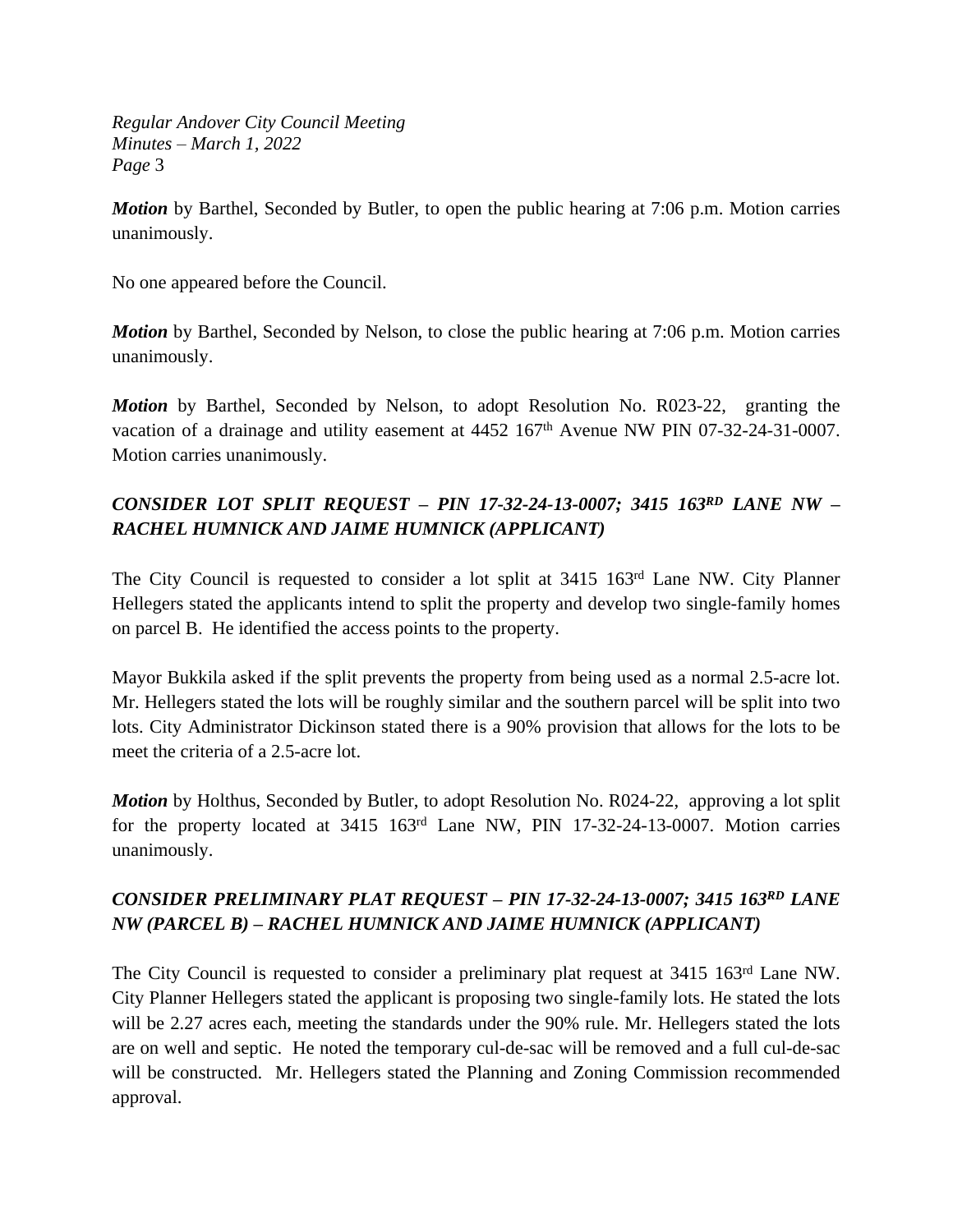Councilmember Barthel asked who owns the lot to the south and how it might be affected by the development. Mr. Hellegers stated the lot to the south is owned by an adjacent lot and is an existing land-locked piece. He explained the plat does not change the existing property. Mr. Hellegers stated the applicant did contact the property owner and they were not interested in participating in the plat. He stated if the property were to be developed in the future, there are options to access it.

*Motion* by Holthus, Seconded by Butler, to adopt Resolution No. R025-22, approving the preliminary plat of "Humnicks Grove" for the property located at 3415 163rd Lane NW, PIN 17- 32-24-13-0007. Motion carries unanimously.

# *CONSIDER CONDITIONAL USE PERMIT AMENDMENT REQUEST – PIN 16-32-24-23- 0007; 3017 161ST AVENUE NW – PYRAMID NETWORK SERVICES (APPLICANT)*

The City Council is requested to consider a Conditional Use Permit (CUP) amendment request to add antennas to an existing telecommunications tower at 3017 161st Avenue NW. City Planner Hellegers explained the applicant is proposing to install three antennas at the 132-foot mark for Dish Wireless Services. Mr. Hellegers explained our City Code encourages co-location on towers. Mr. Hellegers stated the Planning and Zoning Commission recommended approval.

Councilmember Nelson asked if it was an antenna or a dish that is being installed. Mr. Hellegers stated it is antennas for the company called Dish Wireless. Councilmember Nelson asked if they were using 5G. Mr. Hellegers stated it is a 5G network.

*Motion* by Holthus, Seconded by Barthel, to adopt Resolution No. R026-22, approving the Conditional Use Permit amendment request to the existing telecommunication tower on the property at 3017 161<sup>st</sup> Avenue NW. Motion carries unanimously.

# *DISCUSS/CONSIDER APPROVAL – UPDATED PRECINCT BOUNDARIES AND POLLING LOCATIONS*

The City Council is requested to discuss and consider approving precinct boundaries and polling locations as a result of the State Redistricting Plan. City Administrator Dickinson stated the City now has three legislative districts: 31A, 31B, and 35B. He explained the goal when mapping the precincts is to only have them served by one legislative district. Mr. Dickinson noted the changes will impact six existing precincts. He displayed a map showing the current precincts, the proposed precincts, and the legislative districts. Mr. Dickinson stated the largest precincts have the most capacity at the polling location and the precincts with the most growth potential go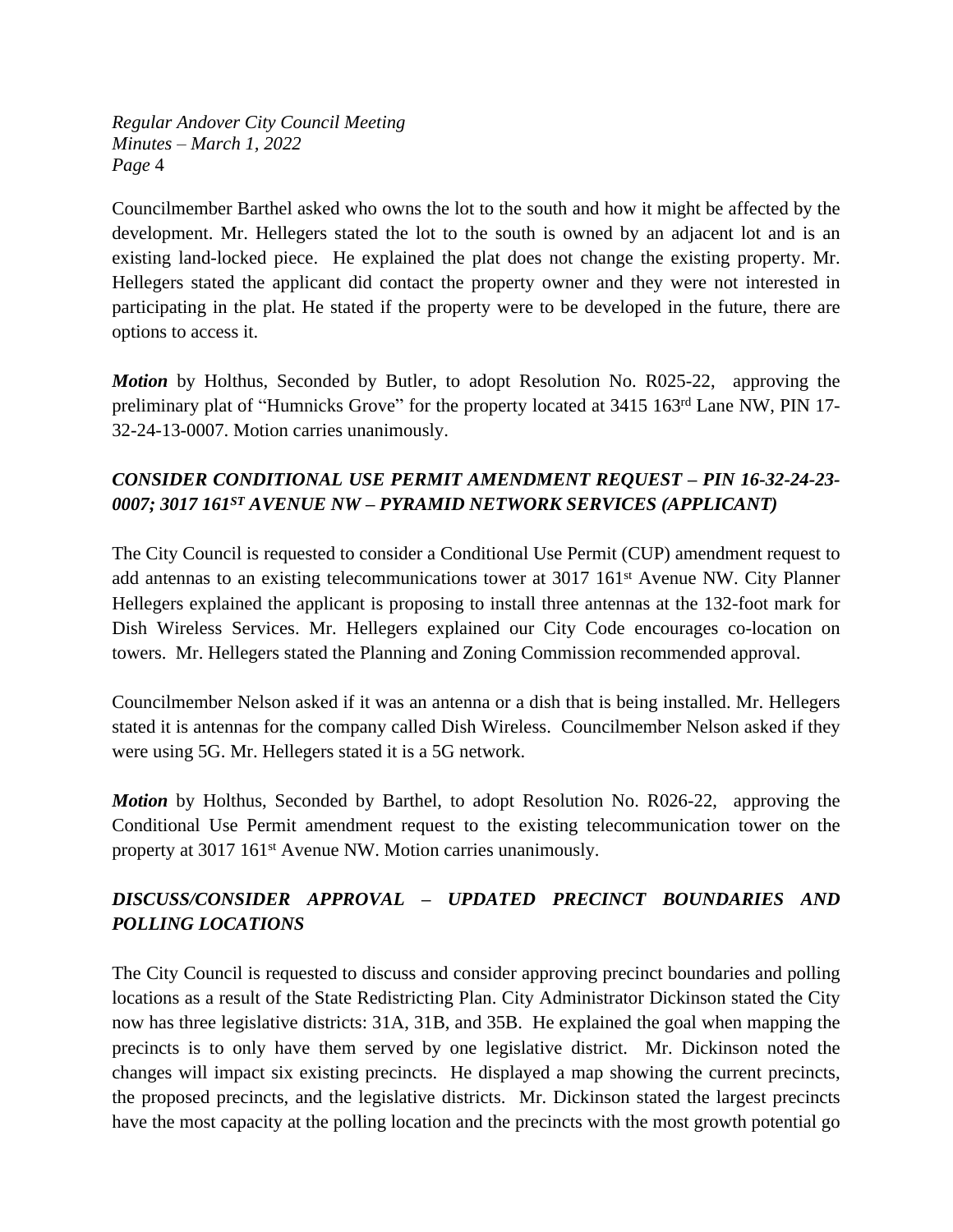to the Community Center polling location.

Councilmember Holthus asked if staff has tried to find a polling location that isn't a school. Mr. Dickinson stated the City will probably never be able to stay out of the schools because the City does not have buildings large enough to accommodate elections.

Councilmember Butler stated he is happy with the outcome of the precincts and staff proposal. He noted he is in support of using schools because it may be the only time some residents see the schools.

Mr. Dickinson stated once the precincts and polling locations are approved, the City will submit it to the County and the County will work on their Commissioner boundaries. The County will also send out postcards notifying residents of their polling locations.

*Motion* by Barthel, Seconded by Butler, to adopt Resolution No. R027-22, establishing precincts and polling locations. Motion carries unanimously.

### *ADMINISTRATOR'S REPORT*

City Staff updated the Council on the administration and city department activities, legislative updates, updates on development/CIP projects, and meeting reminders/community events.

*(Administration)* Mr. Dickinson informed the Council of meetings he is attending. The City is at 11 new home permits year to date. He continues to work with the MPCA and finalizing the feasibility analysis. The Fire Department has been busy and has provided mutual aid to other cities.

*(Public Works)* Mr. Berkowitz stated rinks are now closed. Water Tower 2 will start being repainted on April 1<sup>st</sup>. The AMI meter replacement is continuing now that the equipment has been received. The 2022 Mill and Overlay Project is out for bid and the bid opening is March 16<sup>th</sup>. They are working on three parking lot projects: Pine Hills North and South parking lots and the expansion and reconstruction of the City Hall parking lot, noting that access to Crosstown Boulevard will be eliminated as part of that project. In addition, the City is working with Anoka County Parks with paving the dog park lot.

*(Community Development)* Mr. Hellegers announced the North Suburban Home Show on March 12<sup>th</sup> at the Community Center. Andover Crossings is submitting their final plat.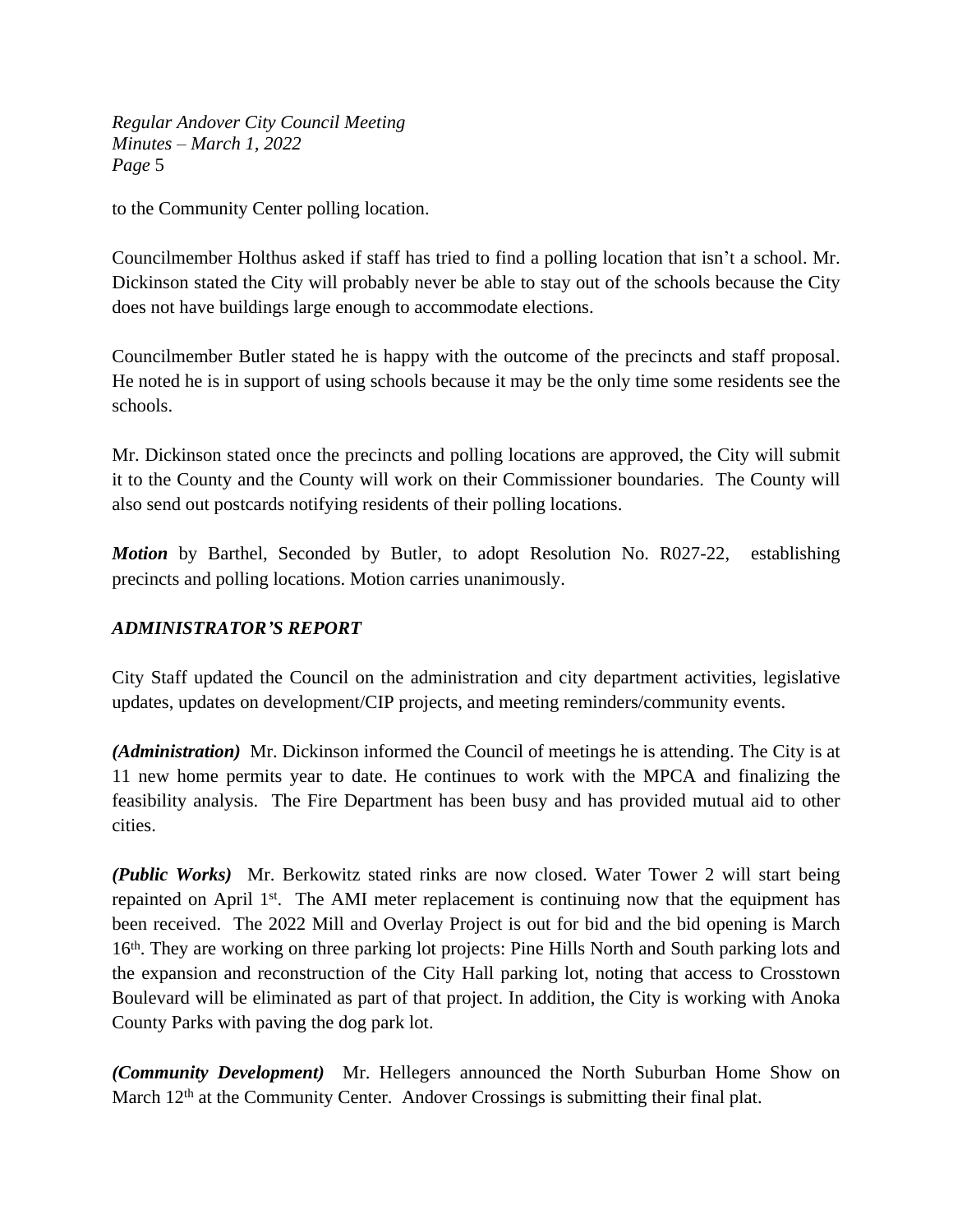### *MAYOR/COUNCIL INPUT*

*(Andover Girls High School Hockey)* Councilmember Holthus congratulated the Andover Girls Hockey team for winning two out the last three State Tournaments. She wished luck to the Andover Boys High School Hockey team. She said it was nice to hear the positive comments about the Community Center. Councilmember Nelson stated the Andover Girls High School team was 30-0.

### *ADJOURNMENT*

*Motion* by Holthus, Seconded by Barthel, to adjourn. Motion carries unanimously. The meeting adjourned at 7:41 p.m.

Respectfully submitted,

Shari Kunza, Recording Secretary *TimeSaver OffSite Secretarial, Inc.*